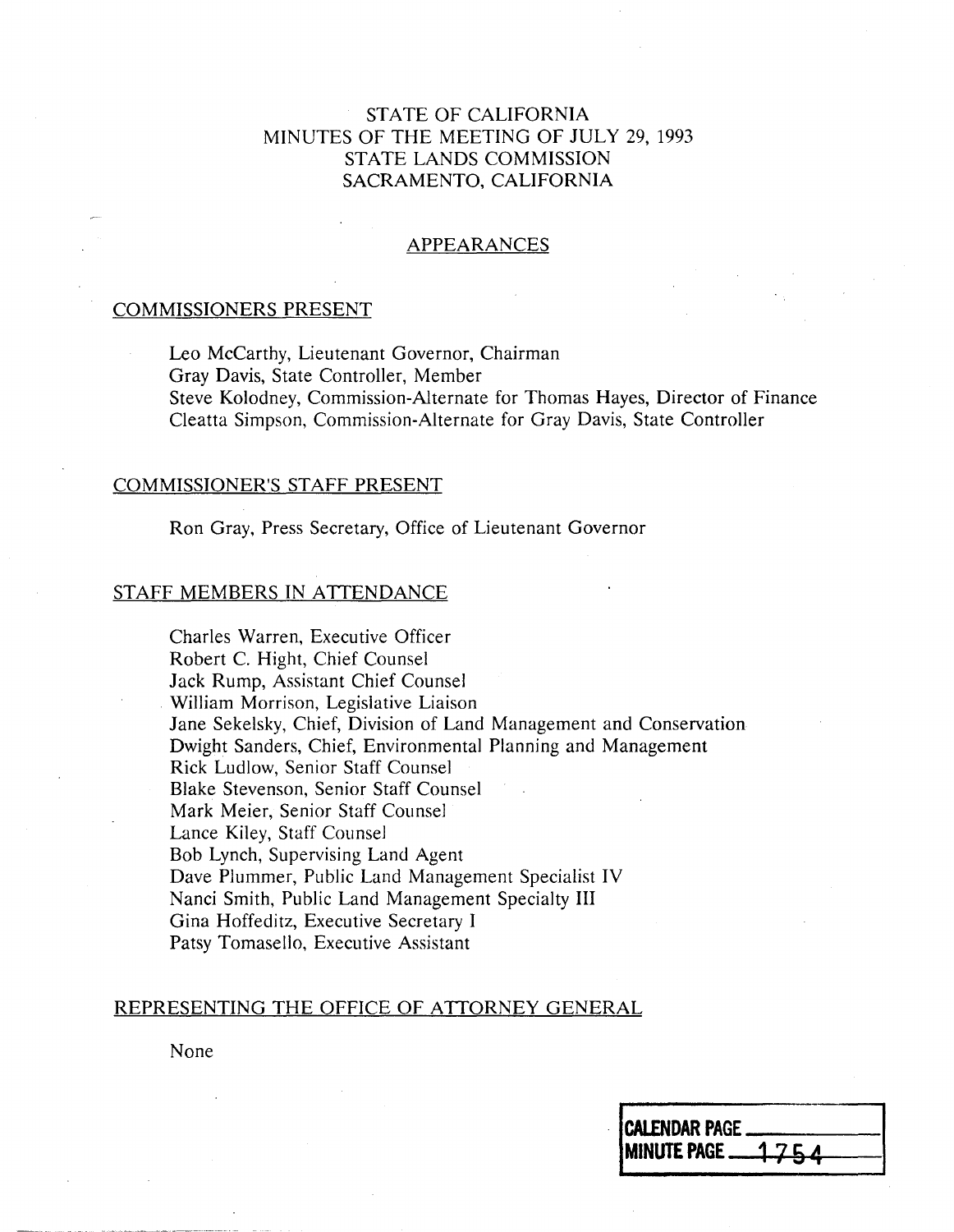# MINUTES OF THE STATE LANDS COMMISSION MEETING OF JULY 29, 1993

Leo McCarthy at 1:20 n m in Boom 126, 6:1  $\alpha$  called to order by Chairman Leo McCarthy at 1:20 n m in Boom 126, 6:1  $\alpha$  $L^2$  at  $1.20$  p.m. in Room 120 of the State Capitol, Sacramento, California.

The minutes of the meeting of July 19, 1993, were approved as presented.

| <b>CALENDAR PAGE</b><br><b>IMINUTE PAGE</b> |
|---------------------------------------------|
|                                             |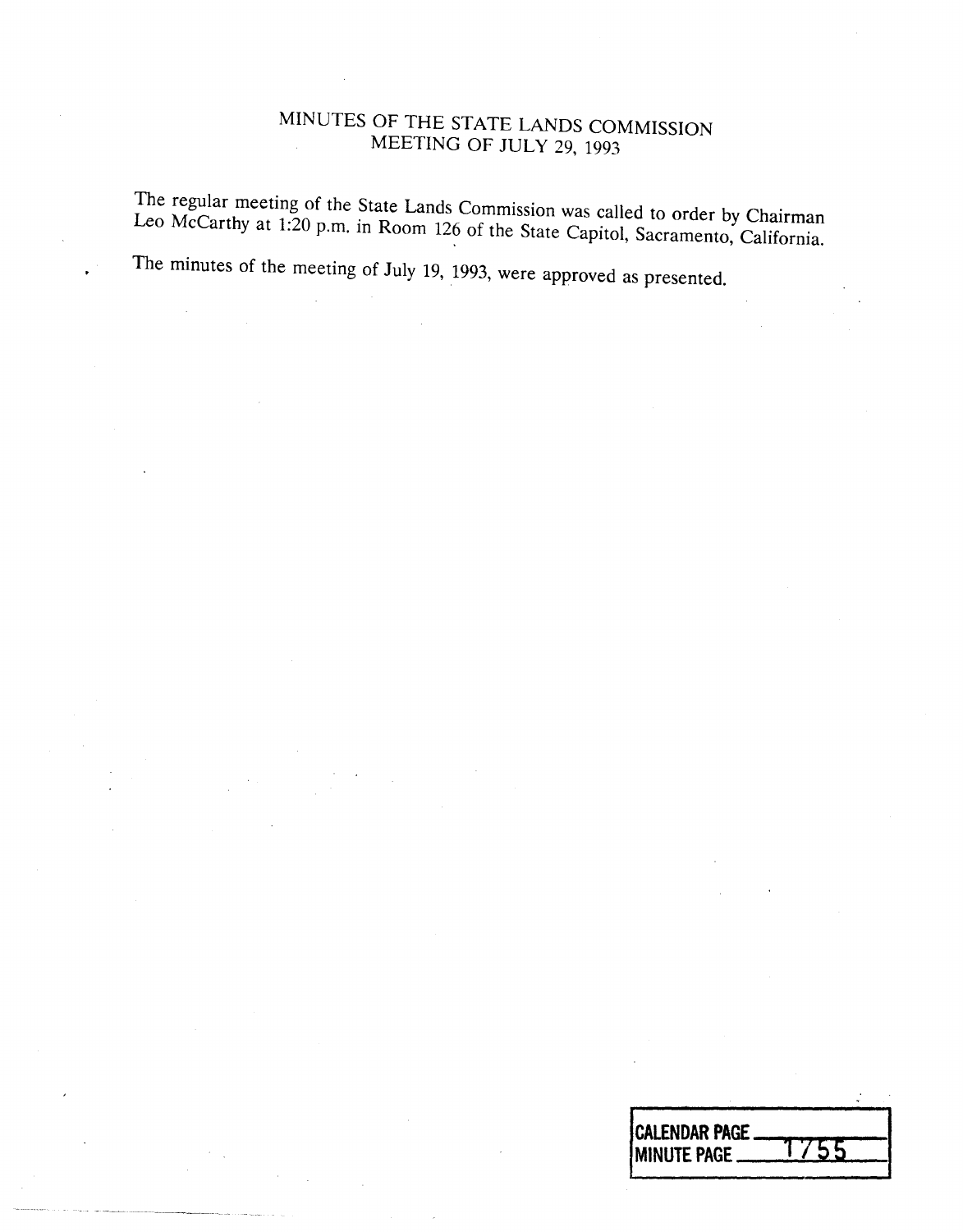## RECORD OF ACTION TAKEN BY THE STATE LANDS COMMISSION MEETING OF JULY 29, 1993

During the meeting the recommendation of the staff relative to Calendar Items CO1- CO4, and Calendar Items 06 and 07 were adopted as resolutions of the Commission by unanimous vote.

Calendar Item CO5 was withdrawn from the agenda prior to the meeting.

| <b>ICALENDAR PAGE </b> | enksakultaation heimineksi oli k |
|------------------------|----------------------------------|
| <b>IMINUTE PAGE _</b>  | 1756                             |
|                        |                                  |